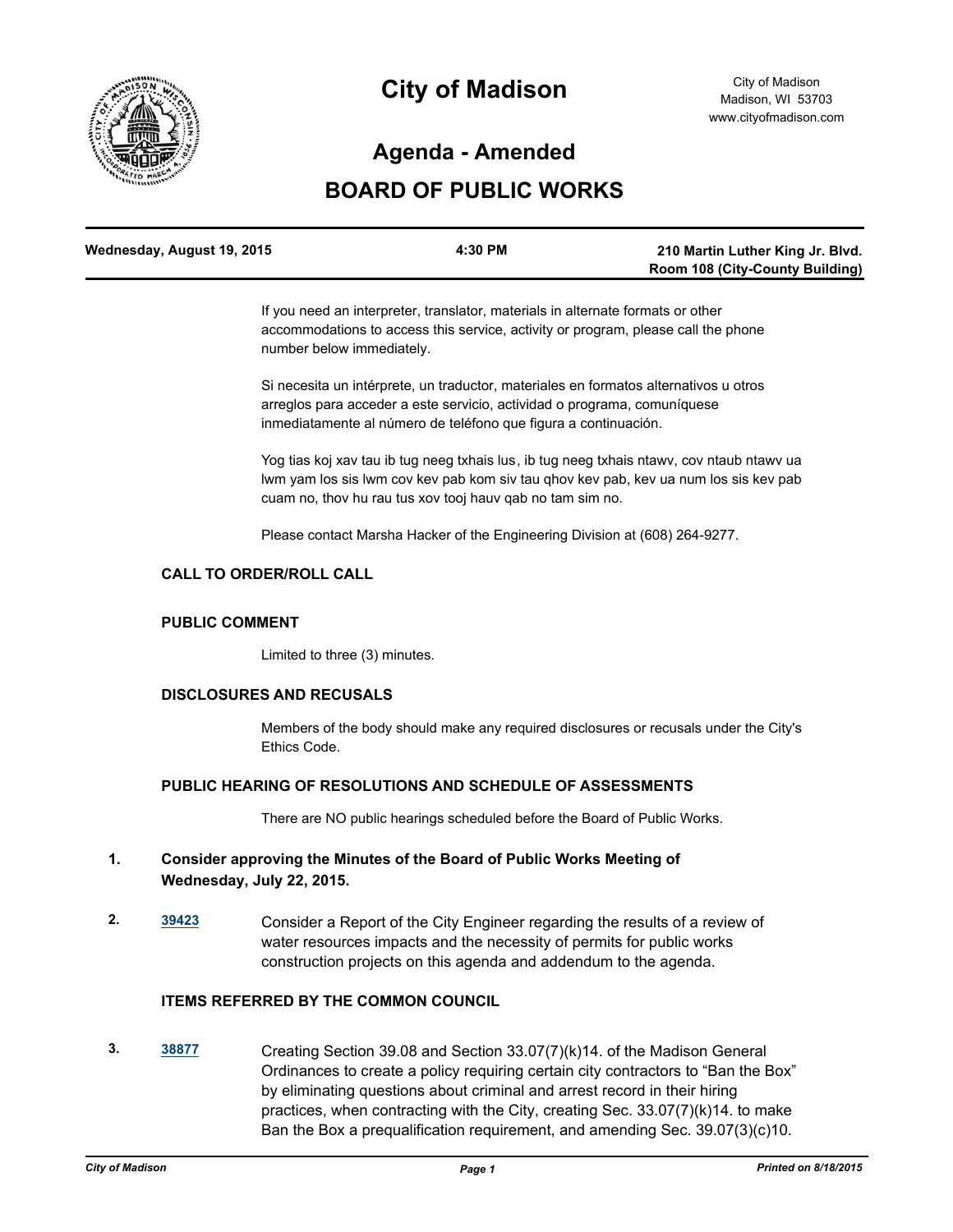to exempt credit rating agencies from the Equal Benefits ordinance. [Ban the Box adopted Resolution](http://madison.legistar.com/gateway.aspx?M=F&ID=05228230-17e4-4cf0-b37d-86b9bfb9f040.pdf) [Vulnerable Populations Resolution](http://madison.legistar.com/gateway.aspx?M=F&ID=ecba0260-4cca-48bb-85c3-fd9169699a6a.pdf) *Attachments:*

Lead agency is Affirmative Action Commission.

REPORT BY AFFIRMATIVE ACTION.

RECOMMEND TO ADOPT

#### **PUBLIC WORKS CONSTRUCTION MANAGEMENT - PRIVATE CONTRACTS**

**4. [39681](http://madison.legistar.com/gateway.aspx?m=l&id=/matter.aspx?key=43247)** Approving plans and specifications for public improvements required to serve Phase 4 of the Subdivision known as Birchwood Point and authorizing construction to be undertaken by the Developer, Private Contract No. 2440. (9th AD)

*Attachments:* [BP phase 4.pdf](http://madison.legistar.com/gateway.aspx?M=F&ID=39efb299-ce45-4c48-b2c9-fd640a8315b2.pdf)

REPORT BY CITY ENGINEERING

RECOMMEND TO ADOPT

**5. [39682](http://madison.legistar.com/gateway.aspx?m=l&id=/matter.aspx?key=43248)** Approving contract for public improvements necessary for the Subdivision known Paragon Place - Phase 1, be undertaken by the Developer, Private Contract No. 2439. (9th AD) *Attachments:* [9603 paragon ph 1.pdf](http://madison.legistar.com/gateway.aspx?M=F&ID=ffd3f539-6660-4fd1-b556-fb52779ad699.pdf)

REPORT BY CITY ENGINEERING

RECOMMEND TO ADOPT

**6. [39683](http://madison.legistar.com/gateway.aspx?m=l&id=/matter.aspx?key=43249)** Approving plans and specifications for public improvements required to serve Phase 2 of the Subdivision known as McAllen 120 Business Park and authorizing construction to be undertaken by the Developer, Private Contract No. 2441. (16th AD) *Attachments:* [mcallen 120 business park ph 2.pdf](http://madison.legistar.com/gateway.aspx?M=F&ID=32e65ee6-bb6e-40fa-9077-576e6563ae36.pdf)

REPORT BY CITY ENGINEERING

RECOMMEND TO ADOPT

**7. [39685](http://madison.legistar.com/gateway.aspx?m=l&id=/matter.aspx?key=43251)** Approving plans and specifications for public improvements necessary for the project known as 1004-1032 S. Park Street and authorizing construction to be undertaken by the Developer, Private Contract No. 2438. (13th AD) *Attachments:* [1004-1032 park.pdf](http://madison.legistar.com/gateway.aspx?M=F&ID=2e0077be-13b7-4618-95a8-873d2afbd511.pdf)

REPORT BY CITY ENGINEERING

RECOMMEND TO ADOPT

#### **PUBLIC WORKS CONSTRUCTION MANAGEMENT - PUBLIC CONTRACTS**

**8.\* [39422](http://madison.legistar.com/gateway.aspx?m=l&id=/matter.aspx?key=43000)** Assessing Benefits - Utility Replacement with Street Resurfacing 2014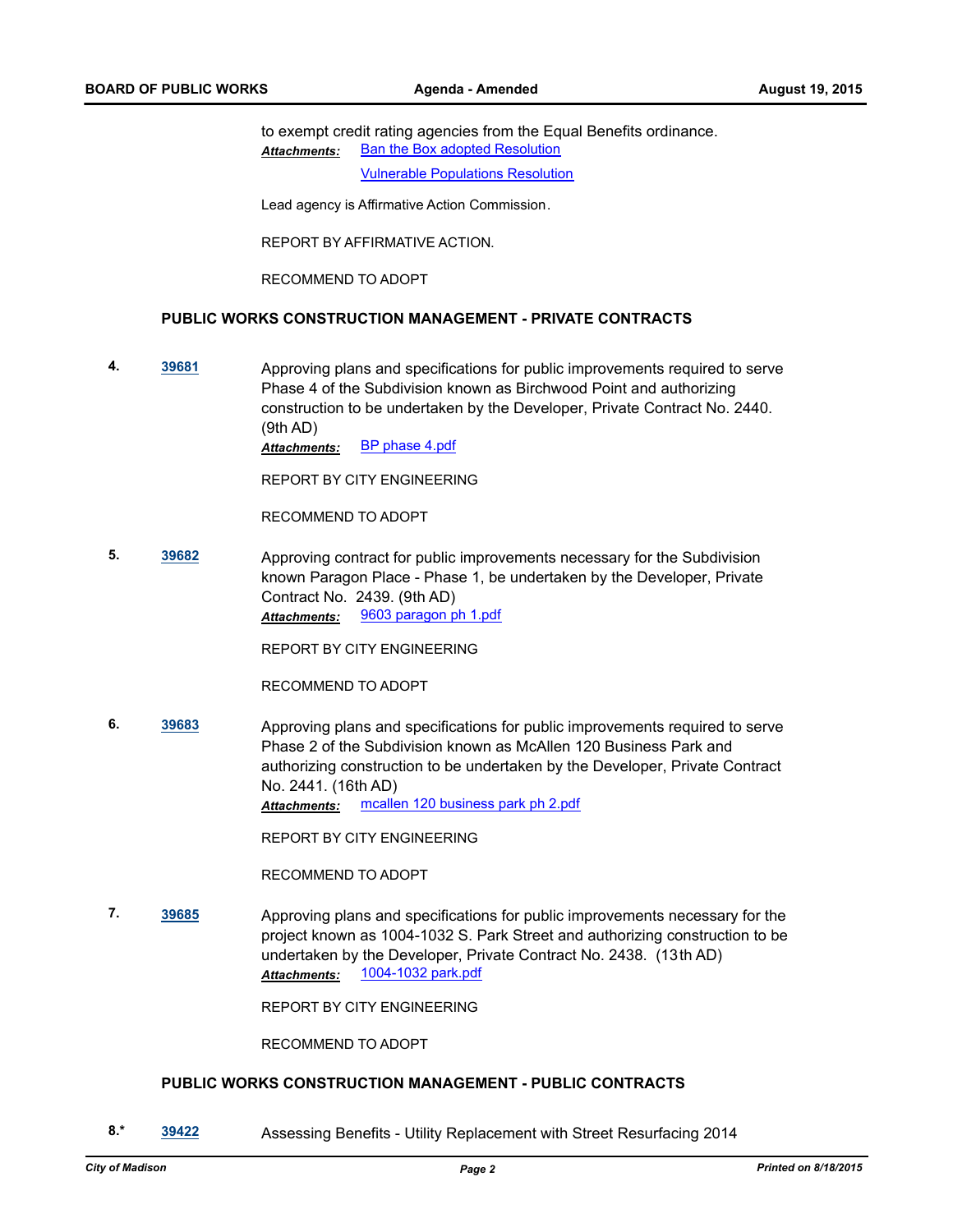|        | <b>BOARD OF PUBLIC WORKS</b> |                      | Agenda - Amended                                                                                                                                                     | <b>August 19, 2015</b> |
|--------|------------------------------|----------------------|----------------------------------------------------------------------------------------------------------------------------------------------------------------------|------------------------|
|        |                              | Assessment District. |                                                                                                                                                                      |                        |
|        |                              | <b>Attachments:</b>  | 53W1672 UtilwResurf(Larkin)-FINAL.pdf                                                                                                                                |                        |
|        |                              |                      | 53W1672 UtilwResurf(Johns)-FINAL.pdf                                                                                                                                 |                        |
|        |                              |                      | 53W1672 UtilwResurf(Huxley)-FINAL.pdf                                                                                                                                |                        |
|        |                              | RECOMMEND TO ADOPT   |                                                                                                                                                                      |                        |
| $9.*$  | 39584                        | Attachments:         | Assessing Benefits - Packers Avenue Sidewalk at Lakeland College<br>Assessment District - 2014.<br>53W1730 PackersAveSidewalkLakelandFINAL.pdf                       |                        |
|        |                              |                      |                                                                                                                                                                      |                        |
|        |                              | RECOMMEND TO ADOPT   |                                                                                                                                                                      |                        |
| $10.*$ | 39587                        |                      | Assessing Benefits - Clemons Avenue, Helena Street, Jenifer Street and Walton<br>Place Reconstruction Assessment District - 2014.                                    |                        |
|        |                              | Attachments:         | 53W0606 FINAL Clemons Helena Jenifer Walton Assess.pdf                                                                                                               |                        |
|        |                              |                      | 341 Riverside Rain Garden.pdf                                                                                                                                        |                        |
|        |                              |                      | 501 Riverside Rain Garden.pdf                                                                                                                                        |                        |
|        |                              |                      | 1702 Rutledge Rain Garden.pdf                                                                                                                                        |                        |
|        |                              | RECOMMEND TO ADOPT   |                                                                                                                                                                      |                        |
| $11.*$ | <u>39605</u>                 | District - 2014.     | Assessing Benefits - Near West Sanitary Sewer Relocation Assessment                                                                                                  |                        |
|        |                              | <b>Attachments:</b>  | 53W1588 Near West Sanitary Relocation final.pdf                                                                                                                      |                        |
|        |                              |                      | 53W1588 waiver 222 E Lakelawn.pdf                                                                                                                                    |                        |
|        |                              | RECOMMEND TO ADOPT   |                                                                                                                                                                      |                        |
| $12.*$ | 39626                        | Attachments:         | Assessing Benefits - Commonwealth Avenue, Fox Avenue, Gregory Street and<br>Keyes Avenue Reconstruction Assessment District - 2014.<br>53W0615 CommonwealthFINAL.pdf |                        |
|        |                              | RECOMMEND TO ADOPT   |                                                                                                                                                                      |                        |
| $13.*$ | 39632                        | 2014.                | Assessing Benefits - North Hamilton Street Streetscape Assessment District -                                                                                         |                        |
|        |                              | Attachments:         | 53W1360 FINAL Hamilton Assess.pdf                                                                                                                                    |                        |
|        |                              | RECOMMEND TO ADOPT   |                                                                                                                                                                      |                        |
| $14.*$ | 39657                        | 2013.                | Assessing Benefits - North Henry Street and lota Court Assessment District -                                                                                         |                        |
|        |                              | Attachments:         | 53W1483 FINAL Henrylota Assess.pdf                                                                                                                                   |                        |
|        |                              | RECOMMEND TO ADOPT   |                                                                                                                                                                      |                        |
| $15.*$ | 39658                        |                      | Assessing Benefits - King Street, East Main Street and South Pinckney Street                                                                                         |                        |
|        |                              |                      | Reconstruction Assessment District - 2014.                                                                                                                           |                        |
|        |                              | <b>Attachments:</b>  | 53W1590 FINAL KingMain Assess.pdf                                                                                                                                    |                        |
|        |                              |                      | 110 E Main Waiver.pdf                                                                                                                                                |                        |

RECOMMEND TO ADOPT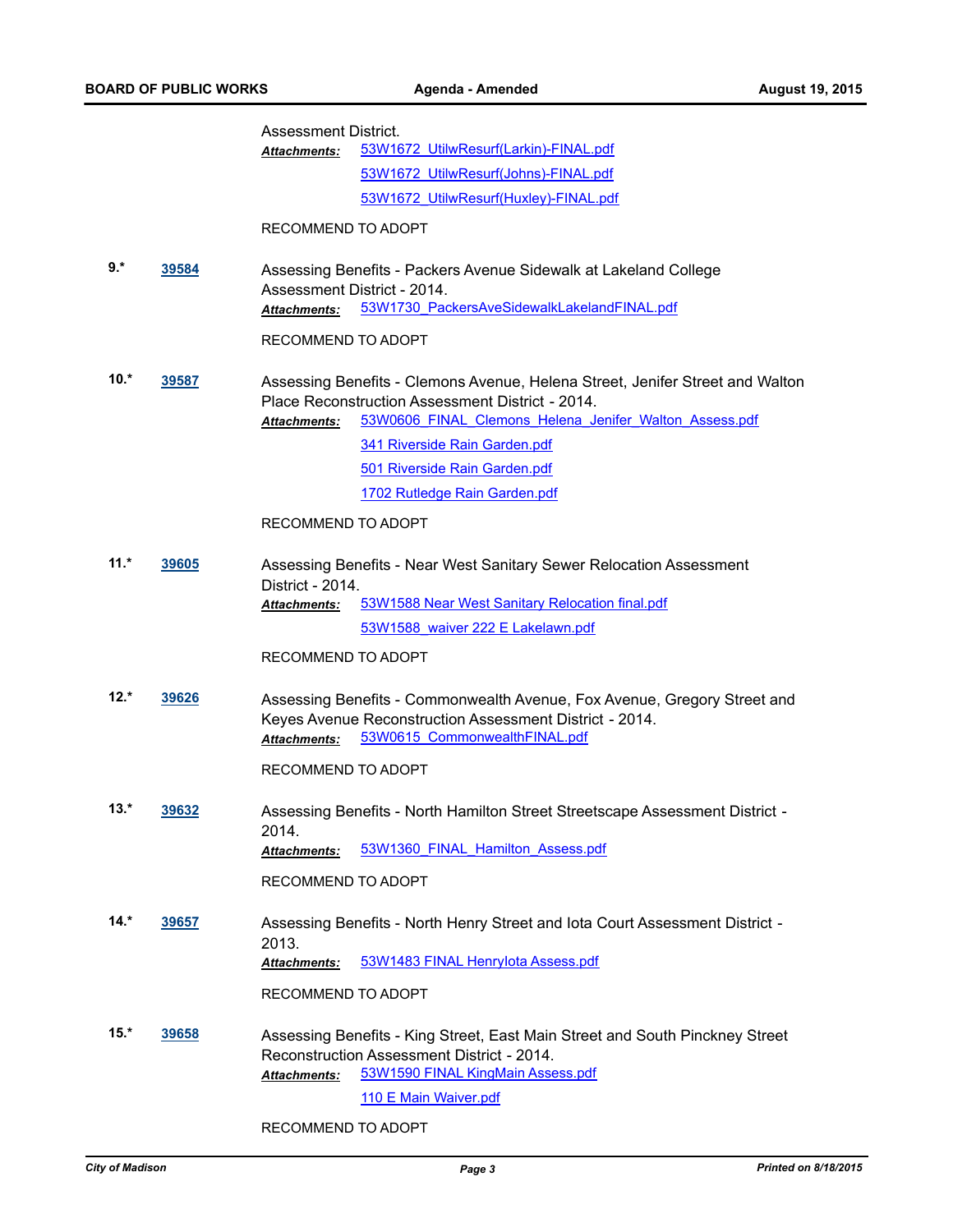| 16.    | 39659        | Assessing Benefits - West Johnson Street and North Henry Street Streetscape<br>Assessment District - 2014.                                                                                     |  |
|--------|--------------|------------------------------------------------------------------------------------------------------------------------------------------------------------------------------------------------|--|
|        |              | REFER TO THE SEPTEMBER 2, 2015 BPW MEETING                                                                                                                                                     |  |
| $17.*$ | 39660        | Assessing Benefits - North Henry Street and West Mifflin Street Assessment<br>District - 2014.<br>RECOMMEND TO ADOPT                                                                           |  |
| $18.*$ | 39661        | Assessing Benefits - Langdon Streetscape Assessment District - 2014.<br>53W1360 FINAL LangdonAssess 2014.pdf<br>Attachments:                                                                   |  |
|        |              | RECOMMEND TO ADOPT                                                                                                                                                                             |  |
| $19.*$ | 39662        | Assessing Benefits - Resurfacing of Kendall Avenue, N. Prospect Avenue and<br>Lathrop Street Assessment District - 2014.<br>53W1543Kendall-1818RainGardenWaiver.pdf<br>Attachments:            |  |
|        |              | 53W1543KendallFINAL.pdf                                                                                                                                                                        |  |
|        |              | RECOMMEND TO ADOPT                                                                                                                                                                             |  |
| $20.*$ | 39669        | Assessing Benefits - World Dairy Campus Assessment District - 2013.                                                                                                                            |  |
|        |              | 53W1538 world dairy1FINAL.pdf<br><b>Attachments:</b>                                                                                                                                           |  |
|        |              | RECOMMEND TO ADOPT                                                                                                                                                                             |  |
| $21.*$ | 39670        | Assessing Benefits - Block 11 Bowens Addition Alley Assessment District -<br>2014.                                                                                                             |  |
|        |              | 53W1583 Block11AlleyFINAL.pdf<br><b>Attachments:</b>                                                                                                                                           |  |
|        |              | RECOMMEND TO ADOPT                                                                                                                                                                             |  |
| $22.*$ | 39674        | Assessing Benefits - CTH M & S (Mineral Point Road and Junction Road)<br>Interchange Improvements Assessment District.<br>53W0391 Mineral Point Junciton Interchange final.pdf<br>Attachments: |  |
|        |              | RECOMMEND TO ADOPT                                                                                                                                                                             |  |
| $23.*$ | <u>39675</u> | Assessing Benefits - Mineral Point Road and Junction Road / S. Junction Road<br>Assessment District - 2013.<br>53W0391 Mineral Point Junction final.pdf<br><b>Attachments:</b>                 |  |
|        |              | RECOMMEND TO ADOPT                                                                                                                                                                             |  |
| 24.*   |              |                                                                                                                                                                                                |  |
|        | <u>39676</u> | Assessing Benefits - State Street Reconstruction Assessment District - 2014.<br>53W1193 State Street final.pdf<br>Attachments:                                                                 |  |
|        |              | RECOMMEND TO ADOPT                                                                                                                                                                             |  |
| $25.*$ | 39680        | Assessing Benefits - Park Street Assessment District 2015.<br>53W1826 S Park Street FINAL.pdf<br>Attachments:                                                                                  |  |
|        |              | RECOMMEND TO ADOPT                                                                                                                                                                             |  |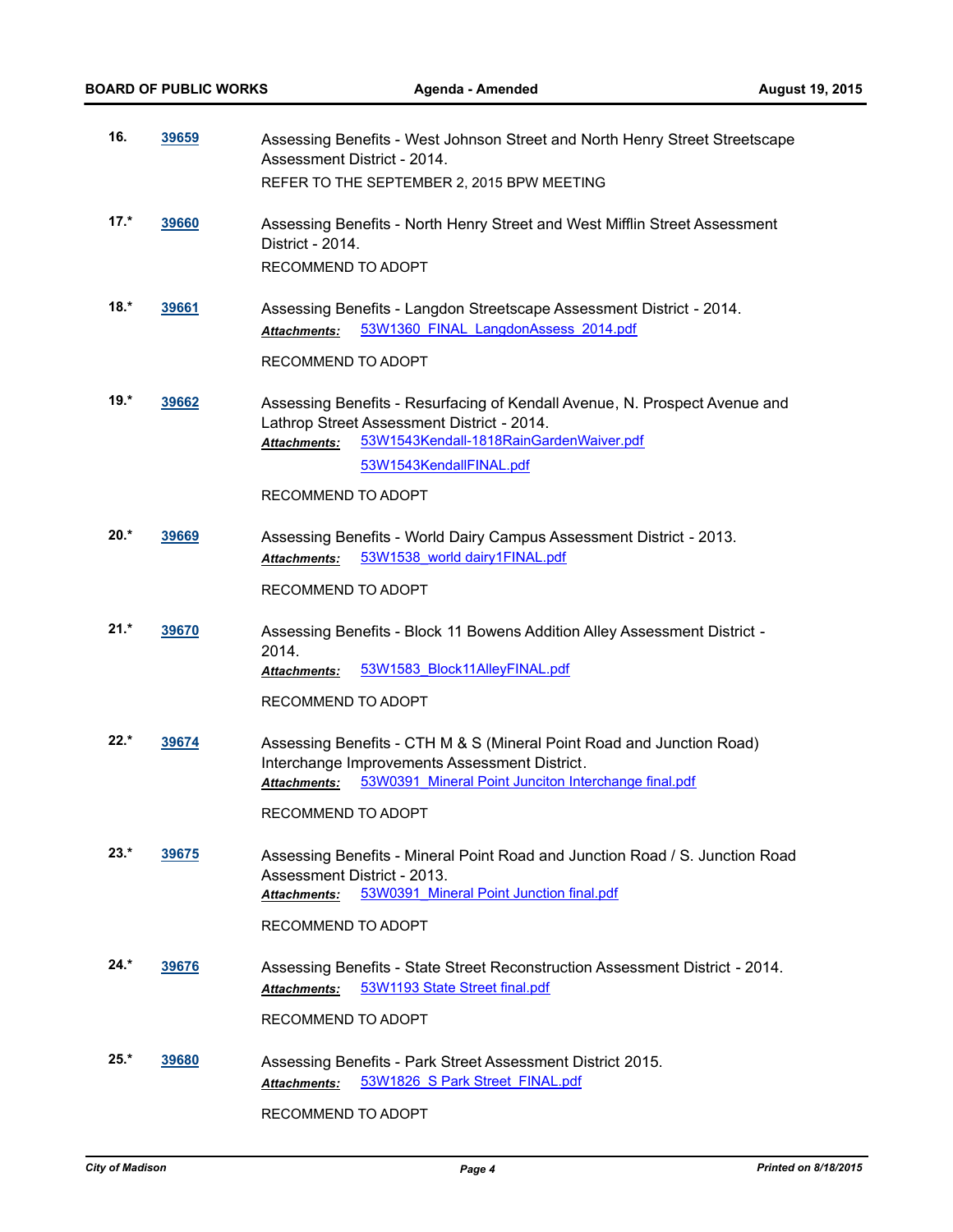**26.\* [39686](http://madison.legistar.com/gateway.aspx?m=l&id=/matter.aspx?key=43252)** Assessing Benefits - High Street Reconstruction Assessment District - 2014. *Attachments:* [53W1727 High St Final.pdf](http://madison.legistar.com/gateway.aspx?M=F&ID=5c762ac4-864f-42fb-bdd7-06831db5ae25.pdf)

RECOMMEND TO ADOPT

**27.\* [39687](http://madison.legistar.com/gateway.aspx?m=l&id=/matter.aspx?key=43253)** Assessing Benefits - Mineral Point Road Sidewalk Assessment District - 2015. *Attachments:* [53W1898 Mineral Point Rd Sidewalk Final.pdf](http://madison.legistar.com/gateway.aspx?M=F&ID=56e187ef-ea53-4d62-ac6a-1553aab30047.pdf)

RECOMMEND TO ADOPT

#### **CHANGE ORDERS TO PUBLIC WORKS CONTRACTS**

- **28. [39368](http://madison.legistar.com/gateway.aspx?m=l&id=/matter.aspx?key=42948)** Change Order No. 1 to Contract No. 7348, E. Washington Avenue Median Replanting - 2014 South, to Dan Larsen Landscaping for \$4,789.40. REPORT BY CITY ENGINEERING
- **29. [39369](http://madison.legistar.com/gateway.aspx?m=l&id=/matter.aspx?key=42949)** Change Order No. 1 to Contract No. 7349, E. Washington Avenue Median Replanting - 2014 North, to Dan Larsen Landscaping for \$6,564.60. REPORT BY CITY ENGINEERING
- **30. [39434](http://madison.legistar.com/gateway.aspx?m=l&id=/matter.aspx?key=43012)** Change Order No. 4 to Contract 6983, Royster Corners Assessment District 2014, to RG Huston Company in the amount of \$12,020.00. REPORT BY TRAFFIC ENGINEERING
- **31. [39443](http://madison.legistar.com/gateway.aspx?m=l&id=/matter.aspx?key=43021)** Change Order No. 3 to Contract No. 7327, Dunns Marsh Treatment Structure, to S & L Underground & Trucking, Inc. in the amount of \$3,000.00 (over the TOTAL amount of contingencies). REPORT BY CITY ENGINEERING
- **32. [39588](http://madison.legistar.com/gateway.aspx?m=l&id=/matter.aspx?key=43156)** Change Order No. 1 to Contract No. 7383, HVAC Upgrade for Olbrich Botanical Gardens - Phase 1 to Bachmann Construction Co., Inc. in the amount of \$26,837.00. REPORT BY CITY ENGINEERING
- **33. [39671](http://madison.legistar.com/gateway.aspx?m=l&id=/matter.aspx?key=43237)** Change Order No. 1 to Contract No. 7496, 2015 Parking Garage Maintenance, to ProAxis, LLC Restoration and Waterproofing for \$18,756.60 with an additional 14-calendar days. REPORT BY TRAFFIC ENGINEERING

#### **MISCELLANEOUS**

**34.\* [39710](http://madison.legistar.com/gateway.aspx?m=l&id=/matter.aspx?key=43270)** Subcontractor List for Contract No. 7529, Reconstruction of the Madison Water Utility Operations Center to Joe Daniels Construction Co., Inc. for 60.15%. *Attachments:* [7529JoeDanielsConstructionCoInc.pdf](http://madison.legistar.com/gateway.aspx?M=F&ID=7be24eac-b73c-48f5-b0d0-d67ca0a27344.pdf)

ACCEPT

#### **35. For the information of the Board of Public Works:**

2014 City of Madison, Annual Report, Board of Public Works